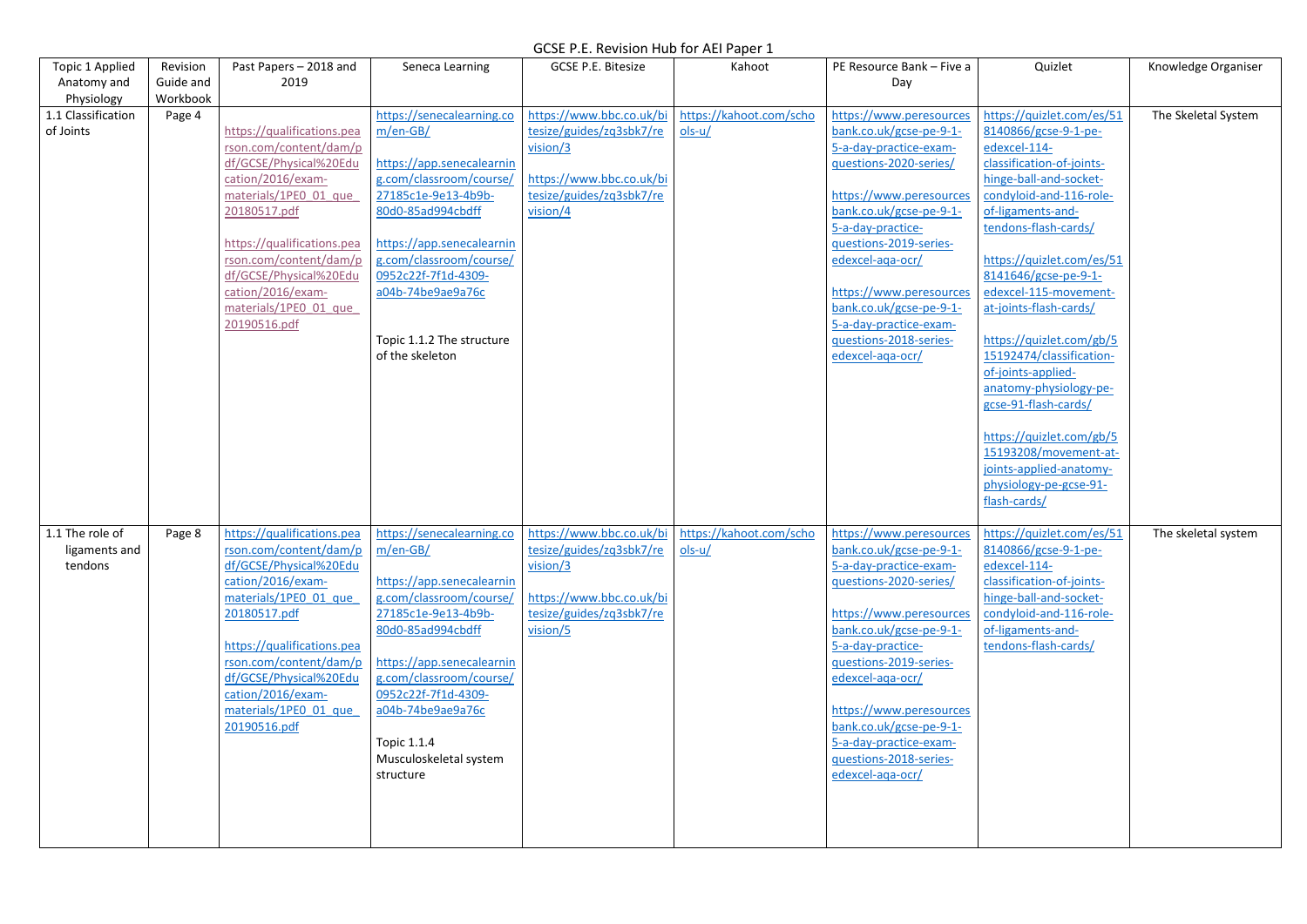| 1.1 Classification | Page 8     | https://qualifications.pea | https://senecalearning.co        | https://www.bbc.co.uk/bi | https://kahoot.com/scho | https://www.peresources                          | https://quizlet.com/es/51                  | The Muscular System |
|--------------------|------------|----------------------------|----------------------------------|--------------------------|-------------------------|--------------------------------------------------|--------------------------------------------|---------------------|
| of muscle types    |            | rson.com/content/dam/p     | $m/en-GB/$                       | tesize/guides/zpkr82p/re | $ols-u/$                | bank.co.uk/gcse-pe-9-1-                          | 8142274/gcse-9-1-pe-                       |                     |
|                    |            | df/GCSE/Physical%20Edu     |                                  | vision/1                 |                         | 5-a-day-practice-exam-                           | edexcel-117-types-of-                      |                     |
|                    |            | cation/2016/exam-          | https://app.senecalearnin        |                          |                         | questions-2020-series/                           | muscle-and-118-location-                   |                     |
|                    |            | materials/1PE0 01 que      | g.com/classroom/course/          |                          |                         |                                                  | of-muscles-flash-cards/                    |                     |
|                    |            | 20180517.pdf               | 27185c1e-9e13-4b9b-              |                          |                         | https://www.peresources                          |                                            |                     |
|                    |            |                            | 80d0-85ad994cbdff                |                          |                         | bank.co.uk/gcse-pe-9-1-                          | https://quizlet.com/gb/5                   |                     |
|                    |            | https://qualifications.pea |                                  |                          |                         | 5-a-day-practice-                                | 15195265/muscle-types-                     |                     |
|                    |            | rson.com/content/dam/p     | https://app.senecalearnin        |                          |                         | questions-2019-series-                           | and-location-of-muscles-                   |                     |
|                    |            | df/GCSE/Physical%20Edu     | g.com/classroom/course/          |                          |                         | edexcel-aga-ocr/                                 | applied-anatomy-                           |                     |
|                    |            | cation/2016/exam-          | 0952c22f-7f1d-4309-              |                          |                         |                                                  | physiology-pe-gcse-91-                     |                     |
|                    |            | materials/1PE0 01 que      | a04b-74be9ae9a76c                |                          |                         | https://www.peresources                          | flash-cards/                               |                     |
|                    |            | 20190516.pdf               |                                  |                          |                         | bank.co.uk/gcse-pe-9-1-                          |                                            |                     |
|                    |            |                            | Topic 1.1.4                      |                          |                         | 5-a-day-practice-exam-                           |                                            |                     |
|                    |            |                            | Musculoskeletal system           |                          |                         | questions-2018-series-                           |                                            |                     |
|                    |            |                            | Structure                        |                          |                         | edexcel-aga-ocr/                                 |                                            |                     |
|                    |            |                            |                                  |                          |                         |                                                  |                                            |                     |
| 1.1 Location and   | Pages 9-13 | https://qualifications.pea | https://senecalearning.co        | https://www.bbc.co.uk/bi | https://kahoot.com/scho | https://www.peresources                          | https://quizlet.com/7278                   |                     |
| role of voluntary  |            | rson.com/content/dam/p     | $m/en-GB/$                       | tesize/guides/zpkr82p/re | $ols-u/$                | bank.co.uk/gcse-pe-9-1-                          | 3581/gcse-pe-voluntary-                    |                     |
| muscles including  |            | df/GCSE/Physical%20Edu     |                                  | vision/2                 |                         | 5-a-day-practice-exam-                           | muscles-flash-cards/                       |                     |
| movement.          |            | cation/2016/exam-          | https://app.senecalearnin        |                          |                         | questions-2020-series/                           |                                            |                     |
|                    |            | materials/1PE0 01 que      | g.com/classroom/course/          |                          |                         |                                                  | https://quizlet.com/es/51                  |                     |
|                    |            | 20180517.pdf               | 27185c1e-9e13-4b9b-              |                          |                         | https://www.peresources                          | 8142274/gcse-9-1-pe-                       |                     |
|                    |            |                            | 80d0-85ad994cbdff                |                          |                         | bank.co.uk/gcse-pe-9-1-                          | edexcel-117-types-of-                      |                     |
|                    |            | https://qualifications.pea |                                  |                          |                         | 5-a-day-practice-                                | muscle-and-118-location-                   |                     |
|                    |            | rson.com/content/dam/p     | https://app.senecalearnin        |                          |                         | questions-2019-series-                           | of-muscles-flash-cards/                    |                     |
|                    |            | df/GCSE/Physical%20Edu     | g.com/classroom/course/          |                          |                         | edexcel-aga-ocr/                                 |                                            |                     |
|                    |            | cation/2016/exam-          | 0952c22f-7f1d-4309-              |                          |                         |                                                  | https://quizlet.com/gb/5                   |                     |
|                    |            | materials/1PE0 01 que      | a04b-74be9ae9a76c                |                          |                         | https://www.peresources                          | 15195265/muscle-types-                     |                     |
|                    |            | 20190516.pdf               |                                  |                          |                         | bank.co.uk/gcse-pe-9-1-                          | and-location-of-muscles-                   |                     |
|                    |            | 2018 - Question 2          | Topic 1.1.5 Voluntary<br>Muscles |                          |                         | 5-a-day-practice-exam-<br>questions-2018-series- | applied-anatomy-<br>physiology-pe-gcse-91- |                     |
|                    |            |                            |                                  |                          |                         | edexcel-aga-ocr/                                 | flash-cards/                               |                     |
|                    |            |                            |                                  |                          |                         |                                                  |                                            |                     |
| 1.1 Antagonistic   | Pages 9-13 | https://qualifications.pea | https://senecalearning.co        | https://www.bbc.co.uk/bi | https://kahoot.com/scho | https://www.peresources                          | https://quizlet.com/es/51                  | The muscular system |
| pairs              |            | rson.com/content/dam/p     | $m/en-GB/$                       | tesize/guides/zpkr82p/re | $ols-u/$                | bank.co.uk/gcse-pe-9-1-                          | 8142918/gcse-9-1-pe-                       |                     |
|                    |            | df/GCSE/Physical%20Edu     |                                  | vision/4                 |                         | 5-a-day-practice-exam-                           | edexcel-119-antagonistic-                  |                     |
|                    |            | cation/2016/exam-          | https://app.senecalearnin        |                          |                         | questions-2020-series/                           | muscle-pairs-flash-cards/                  |                     |
|                    |            | materials/1PE0 01 que      | g.com/classroom/course/          |                          |                         |                                                  |                                            |                     |
|                    |            | 20180517.pdf               | 27185c1e-9e13-4b9b-              |                          |                         | https://www.peresources                          | https://quizlet.com/gb/5                   |                     |
|                    |            |                            | 80d0-85ad994cbdff                |                          |                         | bank.co.uk/gcse-pe-9-1-                          | 15216420/antagonistic-                     |                     |
|                    |            | https://qualifications.pea |                                  |                          |                         | 5-a-day-practice-                                | muscle-pairs-applied-                      |                     |
|                    |            | rson.com/content/dam/p     | https://app.senecalearnin        |                          |                         | questions-2019-series-                           | anatomy-physiology-pe-                     |                     |
|                    |            | df/GCSE/Physical%20Edu     | g.com/classroom/course/          |                          |                         | edexcel-aga-ocr/                                 | gcse-91-flash-cards/                       |                     |
|                    |            | cation/2016/exam-          | 0952c22f-7f1d-4309-              |                          |                         |                                                  |                                            |                     |
|                    |            | materials/1PE0 01 que      | a04b-74be9ae9a76c                |                          |                         | https://www.peresources                          |                                            |                     |
|                    |            | 20190516.pdf               |                                  |                          |                         | bank.co.uk/gcse-pe-9-1-                          |                                            |                     |
|                    |            |                            | Topic 1.1.6 Antagonistic         |                          |                         | 5-a-day-practice-exam-                           |                                            |                     |
|                    |            | 2018 - Question 3          | Pairs                            |                          |                         | questions-2018-series-                           |                                            |                     |
|                    |            |                            |                                  |                          |                         | edexcel-aga-ocr/                                 |                                            |                     |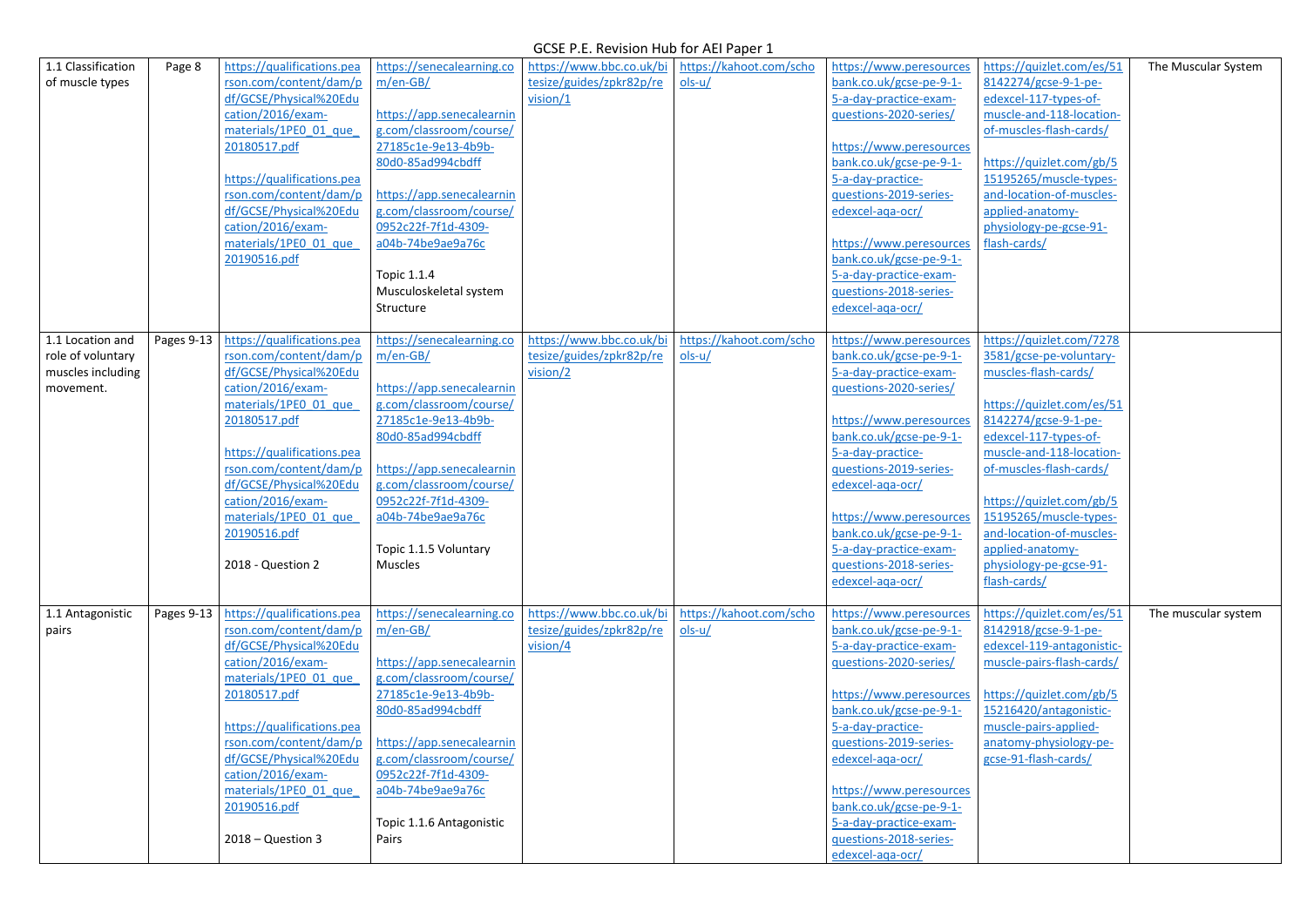| 1.2 The structure          | Page 15  | https://qualifications.pea                       |                                                      | https://www.bbc.co.uk/bi  | https://kahoot.com/scho | https://www.peresources | https://quizlet.com/es/51  | The cardiovascular    |
|----------------------------|----------|--------------------------------------------------|------------------------------------------------------|---------------------------|-------------------------|-------------------------|----------------------------|-----------------------|
| and function of            |          | rson.com/content/dam/p                           |                                                      | tesize/guides/z9n6sg8/re  | $ols-u/$                | bank.co.uk/gcse-pe-9-1- | 8144293/gcse-9-1-pe-       | system                |
| the                        |          | df/GCSE/Physical%20Edu                           |                                                      | vision/3                  |                         | 5-a-day-practice-exam-  | edexcel-121-functions-of-  |                       |
| cardiovascular             |          | cation/2016/exam-                                |                                                      |                           |                         | questions-2020-series/  | the-cv-system-122-         |                       |
| system                     |          | materials/1PE0 01 que                            |                                                      |                           |                         |                         | structure-of-the-heart-    |                       |
|                            |          | 20180517.pdf                                     |                                                      |                           |                         | https://www.peresources | flash-cards/               |                       |
|                            |          |                                                  |                                                      |                           |                         | bank.co.uk/gcse-pe-9-1- |                            |                       |
|                            |          | https://qualifications.pea                       |                                                      |                           |                         | 5-a-day-practice-       | https://quizlet.com/gb/5   |                       |
|                            |          | rson.com/content/dam/p                           |                                                      |                           |                         | questions-2019-series-  | 15250459/function-and-     |                       |
|                            |          | df/GCSE/Physical%20Edu                           |                                                      |                           |                         | edexcel-aga-ocr/        | structure-of-the-cv-       |                       |
|                            |          | cation/2016/exam-                                |                                                      |                           |                         |                         | system-applied-anatomy-    |                       |
|                            |          | materials/1PE0 01 que                            |                                                      |                           |                         | https://www.peresources | physiology-pe-gcse-91-     |                       |
|                            |          | 20190516.pdf                                     |                                                      |                           |                         | bank.co.uk/gcse-pe-9-1- | flash-cards/               |                       |
|                            |          |                                                  |                                                      |                           |                         | 5-a-day-practice-exam-  |                            |                       |
|                            |          | $2018 - Question 7 b)$                           |                                                      |                           |                         | questions-2018-series-  |                            |                       |
|                            |          |                                                  |                                                      |                           |                         | edexcel-aga-ocr/        |                            |                       |
| 1.3 Aerobic and            | Page 24  | https://qualifications.pea                       | https://senecalearning.co                            | https://www.bbc.co.uk/bi  | https://kahoot.com/scho | https://www.peresources | https://quizlet.com/es/51  | Aerobic/Anaerobic and |
| Anaerobic                  |          | rson.com/content/dam/p                           | $m/en-GB/$                                           | tesize/guides/z8ypv4j/rev | $ols-u/$                | bank.co.uk/gcse-pe-9-1- | 8148545/gcse-9-1-pe-       | effects of Exercise   |
| Respiration                |          | df/GCSE/Physical%20Edu                           |                                                      | ision/1                   |                         | 5-a-day-practice-exam-  | edexcel-131-energy-        |                       |
|                            |          | cation/2016/exam-                                | https://app.senecalearnin                            |                           |                         | questions-2020-series/  | aerobic-and-anaerobic-     |                       |
|                            |          | materials/1PE0 01 que                            | g.com/classroom/course/                              | https://www.bbc.co.uk/bi  |                         |                         | respiration-flash-cards/   |                       |
|                            |          | 20180517.pdf                                     | 27185c1e-9e13-4b9b-                                  | tesize/guides/z8ypv4j/rev |                         | https://www.peresources |                            |                       |
|                            |          |                                                  | 80d0-85ad994cbdff                                    | ision/2                   |                         | bank.co.uk/gcse-pe-9-1- | https://quizlet.com/es/51  |                       |
|                            |          | https://qualifications.pea                       |                                                      |                           |                         | 5-a-day-practice-       | 8151355/gcse-9-1-pe-       |                       |
|                            |          | rson.com/content/dam/p<br>df/GCSE/Physical%20Edu | https://app.senecalearnin<br>g.com/classroom/course/ |                           |                         | questions-2019-series-  | edexcel-132-energy-        |                       |
|                            |          | cation/2016/exam-                                | 0952c22f-7f1d-4309-                                  |                           |                         | edexcel-aga-ocr/        | sources-flash-cards/       |                       |
|                            |          | materials/1PE0 01 que                            | a04b-74be9ae9a76c                                    |                           |                         | https://www.peresources | https://quizlet.com/gb/5   |                       |
|                            |          | 20190516.pdf                                     |                                                      |                           |                         | bank.co.uk/gcse-pe-9-1- | 15253096/aerobic-or-       |                       |
|                            |          |                                                  | Topic 1.3 Aerobic and                                |                           |                         | 5-a-day-practice-exam-  | anaerobic-energy-          |                       |
|                            |          | $2018 - Question 7 a)$                           | <b>Anaerobic Respiration</b>                         |                           |                         | questions-2018-series-  | applied-anatomy-           |                       |
|                            |          |                                                  |                                                      |                           |                         | edexcel-aga-ocr/        | physiology-pe-gcse-91-     |                       |
|                            |          |                                                  |                                                      |                           |                         |                         | flash-cards/               |                       |
| 1.4 Short Terms            | Pages 25 | https://qualifications.pea                       | https://senecalearning.co                            | https://www.bbc.co.uk/bi  | https://kahoot.com/scho | https://www.peresources | https://quizlet.com/es/51  | Aerobic/Anaerobic and |
| <b>Effects of Exercise</b> | and $26$ | rson.com/content/dam/p                           | $m/en-GB/$                                           | tesize/guides/z367tyc/rev | $ols-u/$                | bank.co.uk/gcse-pe-9-1- | 8168583/gcse-9-1-pe-       | effects of Exercise   |
|                            |          | df/GCSE/Physical%20Edu                           |                                                      | ision/1                   |                         | 5-a-day-practice-exam-  | edexcel-14134-short-       |                       |
|                            |          | cation/2016/exam-                                | https://app.senecalearnin                            |                           |                         | questions-2020-series/  | terms-effects-of-physical- |                       |
|                            |          | materials/1PE0 01 que                            | g.com/classroom/course/                              |                           |                         |                         | activity-and-sport-flash-  |                       |
|                            |          | 20180517.pdf                                     | 27185c1e-9e13-4b9b-                                  |                           |                         | https://www.peresources | cards/                     |                       |
|                            |          |                                                  | 80d0-85ad994cbdff                                    |                           |                         | bank.co.uk/gcse-pe-9-1- |                            |                       |
|                            |          | https://qualifications.pea                       |                                                      |                           |                         | 5-a-day-practice-       | https://quizlet.com/es/51  |                       |
|                            |          | rson.com/content/dam/p                           | https://app.senecalearnin                            |                           |                         | questions-2019-series-  | 8170473/gcse-9-1-pe-       |                       |
|                            |          | df/GCSE/Physical%20Edu                           | g.com/classroom/course/                              |                           |                         | edexcel-aga-ocr/        | edexcel-1426-hr-sv-and-    |                       |
|                            |          | cation/2016/exam-                                | 0952c22f-7f1d-4309-                                  |                           |                         |                         | g-flash-cards/             |                       |
|                            |          | materials/1PE0 01 que                            | a04b-74be9ae9a76c                                    |                           |                         | https://www.peresources |                            |                       |
|                            |          | 20190516.pdf                                     |                                                      |                           |                         | bank.co.uk/gcse-pe-9-1- | https://quizlet.com/gb/5   |                       |
|                            |          |                                                  | Topic 1.4.1 and 1.4.2                                |                           |                         | 5-a-day-practice-exam-  | 15480804/short-term-       |                       |
|                            |          | $2019 - Question 4$                              | short term effects                                   |                           |                         | questions-2018-series-  | effects-of-exercise-       |                       |
|                            |          |                                                  |                                                      |                           |                         | edexcel-aga-ocr/        | applied-anatomy-           |                       |
|                            |          |                                                  |                                                      |                           |                         |                         | physiology-pe-gcse-91-     |                       |
|                            |          |                                                  |                                                      |                           |                         |                         | flash-cards/               |                       |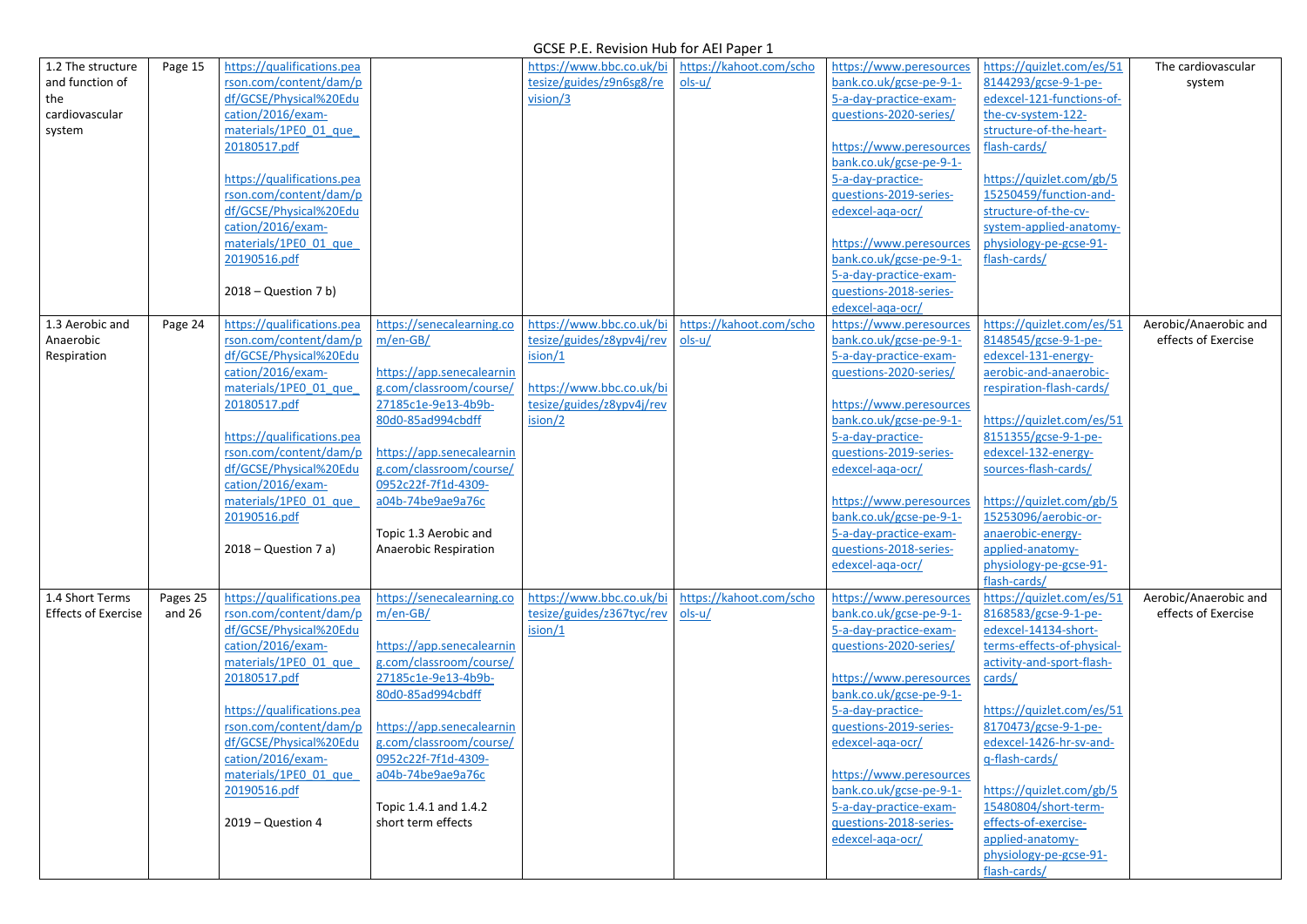| 1.4 (also 3.4) The | Pages     | https://qualifications.pea | https://senecalearning.co | https://www.bbc.co.uk/bi  | https://kahoot.com/scho | https://www.peresources | https://quizlet.com/es/51  | Aerobic/Anaerobic and |
|--------------------|-----------|----------------------------|---------------------------|---------------------------|-------------------------|-------------------------|----------------------------|-----------------------|
| long Term effects  | 62,63 and | rson.com/content/dam/p     | $m/en-GB/$                | tesize/guides/z367tyc/rev | $ols-u/$                | bank.co.uk/gcse-pe-9-1- | 8169617/gcse-9-1-pe-       | effects of Exercise   |
| of exercise on the | 64        | df/GCSE/Physical%20Edu     |                           | ision/2                   |                         | 5-a-day-practice-exam-  | edexcel-145-long-term-     |                       |
| cardio-respiratory |           | cation/2016/exam-          | https://app.senecalearnin |                           |                         | questions-2020-series/  | effects-on-body-systems-   |                       |
| system             |           | materials/1PE0 01 que      | g.com/classroom/course/   |                           |                         |                         | nb-also-341-344-flash-     |                       |
|                    |           | 20180517.pdf               | 27185c1e-9e13-4b9b-       |                           |                         | https://www.peresources | cards/                     |                       |
|                    |           |                            | 80d0-85ad994cbdff         |                           |                         | bank.co.uk/gcse-pe-9-1- |                            |                       |
|                    |           | https://qualifications.pea |                           |                           |                         | 5-a-day-practice-       | https://quizlet.com/gb/5   |                       |
|                    |           | rson.com/content/dam/p     | https://app.senecalearnin |                           |                         | questions-2019-series-  | 15483509/long-term-        |                       |
|                    |           | df/GCSE/Physical%20Edu     | g.com/classroom/course/   |                           |                         | edexcel-aga-ocr/        | effects-of-exercise-       |                       |
|                    |           | cation/2016/exam-          | 0952c22f-7f1d-4309-       |                           |                         |                         | physical-training-pe-gcse- |                       |
|                    |           | materials/1PE0 01 que      | a04b-74be9ae9a76c         |                           |                         | https://www.peresources | 91-flash-cards/            |                       |
|                    |           | 20190516.pdf               |                           |                           |                         | bank.co.uk/gcse-pe-9-1- |                            |                       |
|                    |           |                            | Topic 1.4.3 The long term |                           |                         | 5-a-day-practice-exam-  | https://quizlet.com/gb/5   |                       |
|                    |           | 2019 – Question 14 (9)     | effects                   |                           |                         | questions-2018-series-  | 15482602/long-term-        |                       |
|                    |           | marks)                     |                           |                           |                         | edexcel-aga-ocr/        | effects-of-exercise-       |                       |
|                    |           |                            |                           |                           |                         |                         | applied-anatomy-           |                       |
|                    |           |                            |                           |                           |                         |                         | physiology-pe-gcse-91-     |                       |
|                    |           |                            |                           |                           |                         |                         | flash-cards/               |                       |
|                    |           |                            |                           |                           |                         |                         |                            |                       |
|                    |           |                            |                           |                           |                         |                         | https://quizlet.com/gb/5   |                       |
|                    |           |                            |                           |                           |                         |                         | 15481638/heart-rate-       |                       |
|                    |           |                            |                           |                           |                         |                         | stroke-volume-and-         |                       |
|                    |           |                            |                           |                           |                         |                         | cardiac-output-applied-    |                       |
|                    |           |                            |                           |                           |                         |                         | anatomy-physiology-pe-     |                       |
|                    |           |                            |                           |                           |                         |                         | gcse-91-flash-cards/       |                       |

| Topic 3 Physical  | Revision  | Past Papers - 2018 and     | Seneca Learning           | <b>GCSE P.E. Bitesize</b> | Kahoot                  | PE Resource Bank - Five a | Quizlet                    | Knowledge Organiser   |
|-------------------|-----------|----------------------------|---------------------------|---------------------------|-------------------------|---------------------------|----------------------------|-----------------------|
| Training          | Guide and | 2019                       |                           |                           |                         | Day                       |                            |                       |
|                   | Workbook  |                            |                           |                           |                         |                           |                            |                       |
| 3.1 Health,       | Pages 31  | https://qualifications.pea | https://senecalearning.co | https://www.bbc.co.uk/bi  | https://kahoot.com/scho | https://www.peresources   | https://quizlet.com/es/51  | Components of fitness |
| Fitness, Exercise | and 32    | rson.com/content/dam/p     | $m/en-GB/$                | tesize/guides/zxd4wxs/re  | $ols-u/$                | bank.co.uk/gcse-pe-9-1-   | 8186457/gcse-9-1-pe-       |                       |
| and Performance   |           | df/GCSE/Physical%20Edu     |                           | vision/1                  |                         | 5-a-day-practice-exam-    | edexcel-311-health-and-    |                       |
|                   |           | cation/2016/exam-          | https://app.senecalearnin |                           |                         | questions-2020-series/    | fitness-definitions-flash- |                       |
|                   |           | materials/1PE0 01 que      | g.com/classroom/course/   |                           |                         |                           | cards/                     |                       |
|                   |           | 20180517.pdf               | 27185c1e-9e13-4b9b-       |                           |                         | https://www.peresources   |                            |                       |
|                   |           |                            | 80d0-85ad994cbdff         |                           |                         | bank.co.uk/gcse-pe-9-1-   | https://quizlet.com/gb/5   |                       |
|                   |           | https://qualifications.pea |                           |                           |                         | 5-a-day-practice-         | 15292104/health-and-       |                       |
|                   |           | rson.com/content/dam/p     | https://app.senecalearnin |                           |                         | questions-2019-series-    | fitness-physical-training- |                       |
|                   |           | df/GCSE/Physical%20Edu     | g.com/classroom/course/   |                           |                         | edexcel-aga-ocr/          | pe-gcse-91-flash-cards/    |                       |
|                   |           | cation/2016/exam-          | 0952c22f-7f1d-4309-       |                           |                         |                           |                            |                       |
|                   |           | materials/1PE0 01 que      | a04b-74be9ae9a76c         |                           |                         | https://www.peresources   |                            |                       |
|                   |           | 20190516.pdf               |                           |                           |                         | bank.co.uk/gcse-pe-9-1-   |                            |                       |
|                   |           |                            | Topic 3.1.1 Health and    |                           |                         | 5-a-day-practice-exam-    |                            |                       |
|                   |           | $2019 - Question 7$        | Fitness                   |                           |                         | guestions-2018-series-    |                            |                       |
|                   |           |                            |                           |                           |                         | edexcel-aga-ocr/          |                            |                       |
|                   |           |                            |                           |                           |                         |                           |                            |                       |
|                   |           |                            |                           |                           |                         |                           |                            |                       |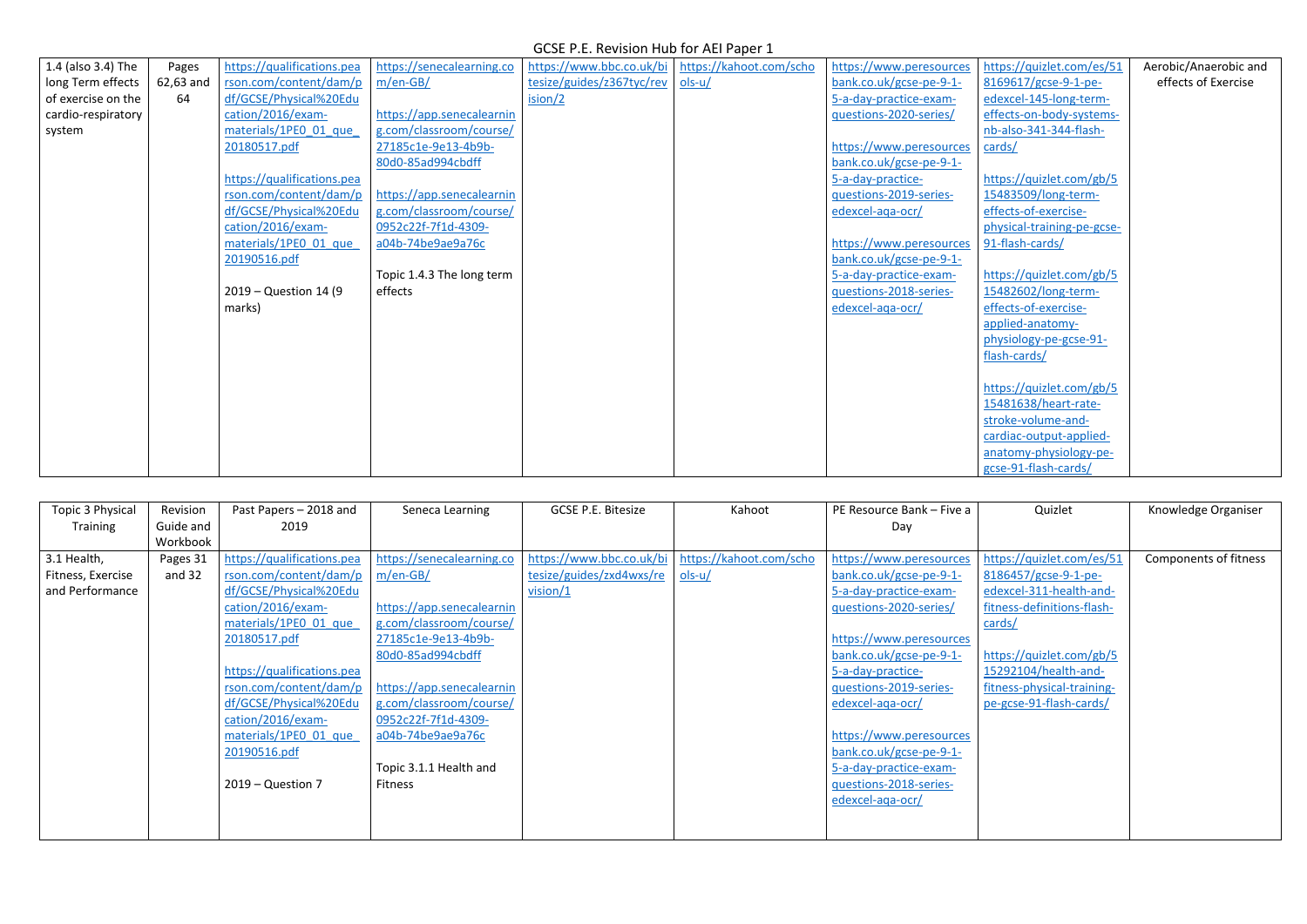| 3.2 Fitness        | Pages 41 | https://qualifications.pea                           | https://senecalearning.co                            | https://www.bbc.co.uk/bi | https://kahoot.com/scho | https://www.peresources                           | https://quizlet.com/es/51                        | <b>Fitness Testing</b>     |
|--------------------|----------|------------------------------------------------------|------------------------------------------------------|--------------------------|-------------------------|---------------------------------------------------|--------------------------------------------------|----------------------------|
| Testing            | to 46    | rson.com/content/dam/p                               | $m/en-GB/$                                           | tesize/guides/zxd4wxs/re | $ols-u/$                | bank.co.uk/gcse-pe-9-1-                           | 8223917/gcse-9-1-pe-                             |                            |
|                    |          | df/GCSE/Physical%20Edu                               |                                                      | vision/3                 |                         | 5-a-day-practice-exam-                            | edexcel-323-                                     |                            |
|                    |          | cation/2016/exam-                                    | https://app.senecalearnin                            |                          |                         | questions-2020-series/                            | interpretation-of-data-                          |                            |
|                    |          | materials/1PE0 01 que                                | g.com/classroom/course/                              |                          |                         |                                                   | flash-cards/                                     |                            |
|                    |          | 20180517.pdf                                         | 27185c1e-9e13-4b9b-                                  |                          |                         | https://www.peresources                           |                                                  |                            |
|                    |          |                                                      | 80d0-85ad994cbdff                                    |                          |                         | bank.co.uk/gcse-pe-9-1-                           | https://quizlet.com/es/51                        |                            |
|                    |          | https://qualifications.pea<br>rson.com/content/dam/p |                                                      |                          |                         | 5-a-day-practice-                                 | 8222525/gcse-9-1-pe-                             |                            |
|                    |          | df/GCSE/Physical%20Edu                               | https://app.senecalearnin<br>g.com/classroom/course/ |                          |                         | questions-2019-series-<br>edexcel-aga-ocr/        | edexcel-322-value-of-<br>fitness-testing-324-    |                            |
|                    |          | cation/2016/exam-                                    | 0952c22f-7f1d-4309-                                  |                          |                         |                                                   | fitness-tests-for-                               |                            |
|                    |          | materials/1PE0 01 que                                | a04b-74be9ae9a76c                                    |                          |                         | https://www.peresources                           | components-flash-cards/                          |                            |
|                    |          | 20190516.pdf                                         |                                                      |                          |                         | bank.co.uk/gcse-pe-9-1-                           |                                                  |                            |
|                    |          |                                                      | Topic 3.2.3, 3.2.4 and                               |                          |                         | 5-a-day-practice-exam-                            | https://quizlet.com/gb/5                         |                            |
|                    |          | 2018 - Question 13 (9                                | 3.2.5 Fitness Tests and                              |                          |                         | questions-2018-series-                            | 15343127/gcse-9-1-pe-                            |                            |
|                    |          | marks)                                               | Measuring the                                        |                          |                         | edexcel-aga-ocr/                                  | edexcel-323-fitness-test-                        |                            |
|                    |          | 2019 - Question 8 and 9                              | <b>Components of Fitness</b>                         |                          |                         |                                                   | data-flash-cards/                                |                            |
|                    |          |                                                      |                                                      |                          |                         |                                                   |                                                  |                            |
|                    |          |                                                      |                                                      |                          |                         |                                                   | https://quizlet.com/gb/5                         |                            |
|                    |          |                                                      |                                                      |                          |                         |                                                   | 15342569/fitness-tests-                          |                            |
|                    |          |                                                      |                                                      |                          |                         |                                                   | physical-training-pe-gcse-                       |                            |
|                    |          |                                                      |                                                      |                          |                         |                                                   | 91-flash-cards/                                  |                            |
| 3.3 Methods of     | Pages 52 | https://qualifications.pea                           | https://senecalearning.co                            | https://www.bbc.co.uk/bi | https://kahoot.com/scho | https://www.peresources                           | https://quizlet.com/es/51                        | <b>Methods of Training</b> |
| Training including | to 59    | rson.com/content/dam/p                               | $m/en-GB/$                                           | tesize/guides/zygd2p3/re | $ols-u/$                | bank.co.uk/gcse-pe-9-1-                           | 8308612/gcse-9-1-pe-                             |                            |
| how and why we     |          | df/GCSE/Physical%20Edu                               |                                                      | vision/2                 |                         | 5-a-day-practice-exam-                            | edexcel-333-training-                            |                            |
| choose the         |          | cation/2016/exam-                                    | https://app.senecalearnin                            |                          |                         | questions-2020-series/                            | methods-flash-cards/                             |                            |
| appropriate        |          | materials/1PE0 01 que                                | g.com/classroom/course/                              |                          |                         |                                                   |                                                  |                            |
| method and         |          | 20180517.pdf                                         | 27185c1e-9e13-4b9b-                                  |                          |                         | https://www.peresources                           | https://quizlet.com/es/51                        |                            |
| advantages and     |          |                                                      | 80d0-85ad994cbdff                                    |                          |                         | bank.co.uk/gcse-pe-9-1-                           | 8309062/gcse-9-1-pe-                             |                            |
| disadvantages of   |          | https://qualifications.pea                           |                                                      |                          |                         | 5-a-day-practice-                                 | edexcel-333-advantage-                           |                            |
| each training      |          | rson.com/content/dam/p                               | https://app.senecalearnin                            |                          |                         | questions-2019-series-                            | and-disadvantage-of-                             |                            |
| method             |          | df/GCSE/Physical%20Edu                               | g.com/classroom/course/                              |                          |                         | edexcel-aga-ocr/                                  | training-methods-flash-                          |                            |
|                    |          | cation/2016/exam-                                    | 0952c22f-7f1d-4309-                                  |                          |                         |                                                   | cards/                                           |                            |
|                    |          | materials/1PE0 01 que                                | a04b-74be9ae9a76c                                    |                          |                         | https://www.peresources                           |                                                  |                            |
|                    |          | 20190516.pdf                                         | Topic 3.3.1, 3.3.2, 3.3.3,                           |                          |                         | bank.co.uk/gcse-pe-9-1-<br>5-a-day-practice-exam- | https://quizlet.com/gb/5<br>15345551/advantages- |                            |
|                    |          | 2018 – Question 12 (9)                               | and 3.3.4 Methods of                                 |                          |                         | questions-2018-series-                            | and-disadvantages-of-                            |                            |
|                    |          | Marks)                                               | <b>Training</b>                                      |                          |                         | edexcel-aga-ocr/                                  | training-methods-                                |                            |
|                    |          | $2019 - Question 11$                                 |                                                      |                          |                         |                                                   | physical-training-pe-gcse-                       |                            |
|                    |          |                                                      |                                                      |                          |                         |                                                   | 91-flash-cards/                                  |                            |
|                    |          |                                                      |                                                      |                          |                         |                                                   |                                                  |                            |
|                    |          |                                                      |                                                      |                          |                         |                                                   | https://quizlet.com/gb/5                         |                            |
|                    |          |                                                      |                                                      |                          |                         |                                                   | 15344575/method-of-                              |                            |
|                    |          |                                                      |                                                      |                          |                         |                                                   | training-physical-training-                      |                            |
|                    |          |                                                      |                                                      |                          |                         |                                                   | pe-gcse-91-flash-cards/                          |                            |
|                    |          |                                                      |                                                      |                          |                         |                                                   |                                                  |                            |
|                    |          |                                                      |                                                      |                          |                         |                                                   |                                                  |                            |
|                    |          |                                                      |                                                      |                          |                         |                                                   |                                                  |                            |